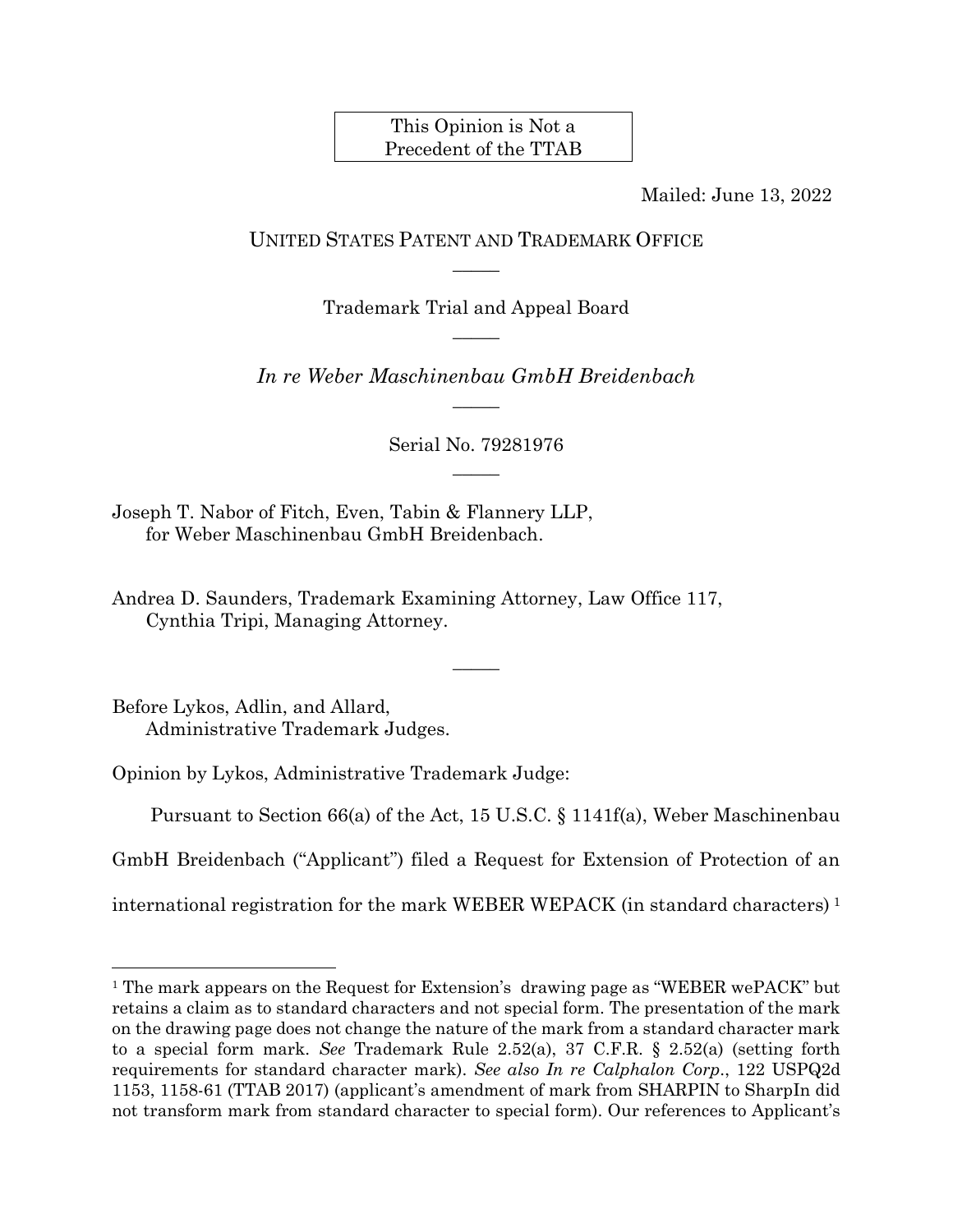$\overline{a}$ 

on the Principal Register for "Packaging machines for foodstuffs; robots for food packaging; conveyors for packaging food portions and food products; conveyor belts for food packaging machines; machines for separating and isolating packaged foodstuffs; machines for labeling and lettering food packaging; parts and fittings for the aforesaid goods" in International Class 7. 2

Registration was refused under Section 2(d) of the Trademark Act, 15 U.S.C. § 1052(d), on the ground that Applicant's applied-for mark so resembles the registered mark WEPACKIT (also in standard characters) for "packaging machines" in International Class 7 that it is likely to cause confusion or mistake or to deceive. 3

Following issuance of the final refusal, Applicant timely filed a request for reconsideration with its notice of appeal which was denied. The case is now briefed.

For the reasons explained below, we affirm the refusal to register.

mark in this opinion in all uppercase letters reflects the fact that a term, when registered as a mark in standard character format, is not limited to any particular presentation as to upper and lower case lettering. *See Cunningham v. Laser Golf Corp*., 222 F.3d 943, 55 USPQ2d 1842, 1847 (Fed. Cir. 2000) ("Registrations with typed drawings are not limited to any particular rendition of the mark and, in particular, are not limited to the mark as it is used in commerce.").

<sup>2</sup> Application Serial No. 79281976, filed October 9, 2019, based on International Registration No. 1522436 issued March 26, 2020 with a priority claim as of April 12, 2019.

Citations to the prosecution file refer to the USPTO's Trademark Status & Document Retrieval ("TSDR") system. Citations to briefs refer to actual page number, if available, as well as TTABVUE, the Board's online docketing system. The number preceding "TTABVUE" corresponds to the docket entry number; the number(s) following "TTABVUE" refer to the page number(s) of that particular docket entry. *See Turdin v. Trilobite, Ltd.,* 109 USPQ2d 1473, 1476 n.6 (TTAB 2014).

<sup>3</sup> Registration No. 5652483, registered on January 15, 2019. The mark is also registered for services in three other classes; however, the basis for the Examining Attorney's refusal was limited to the goods in International Class 7.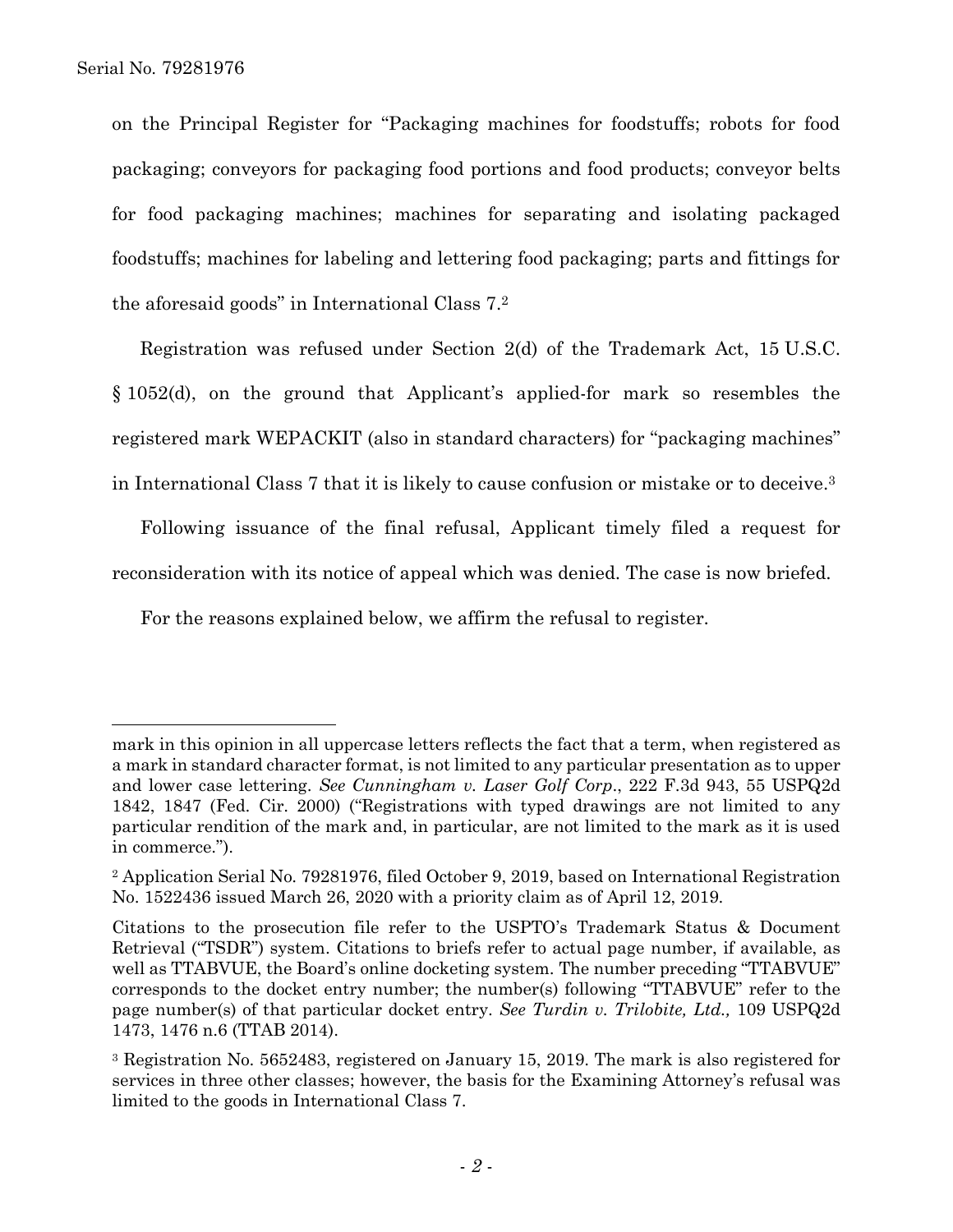# **I. Likelihood of Confusion**

Our determination under Section 2(d) is based on an analysis of all of the probative evidence of record bearing on a likelihood of confusion. *In re E. I. DuPont de Nemours & Co*., 476 F.2d 1357, 177 USPQ 563, 567 (CCPA 1973) ("*DuPont*"). *See also In re Majestic Distilling Co.*, 315 F.3d 1311, 65 USPQ2d 1201, 1203 (Fed. Cir. 2003). We must consider each *DuPont* factor for which there is evidence or argument. *See, e.g., In re Guild Mortg. Co.,* 912 F.3d 1376, 129 USPQ2d 1160, 1162-63 (Fed. Cir. 2019). When analyzing these factors, the overriding concerns are not only to prevent buyer confusion as to the source of the goods, but also to protect the registrant from adverse commercial impact due to use of a similar mark by a newcomer. *See In re Shell Oil Co.*, 992 F.2d 1204, 26 USPQ2d 1687, 1690 (Fed. Cir. 1993).

Varying weights may be assigned to each *DuPont* factor depending on the evidence presented. *See Citigroup Inc. v. Capital City Bank Grp. Inc*., 637 F.3d 1344, 98 USPQ2d 1253, 1261 (Fed. Cir. 2011); *In re Shell Oil Co.,* 26 USPQ2d at 1688 ("the various evidentiary factors may play more or less weighty roles in any particular determination"). In any likelihood of confusion analysis, two key considerations are the similarities between the marks and the similarities between the goods. *See In re i.am.symbolic, LLC*, 866 F.3d 1315, 123 USPQ2d 1744, 1747 (Fed. Cir. 2017) (quoting *Herbko Int'l, Inc. v. Kappa Books, Inc*., 308 F.3d 1156, 64 USPQ2d 1375, 1380 (Fed. Cir. 2002) ("The likelihood of confusion analysis considers all *DuPont* factors for which there is record evidence but 'may focus ... on dispositive factors, such as similarity of the marks and relatedness of the goods.'"); *see also In re Chatam Int'l*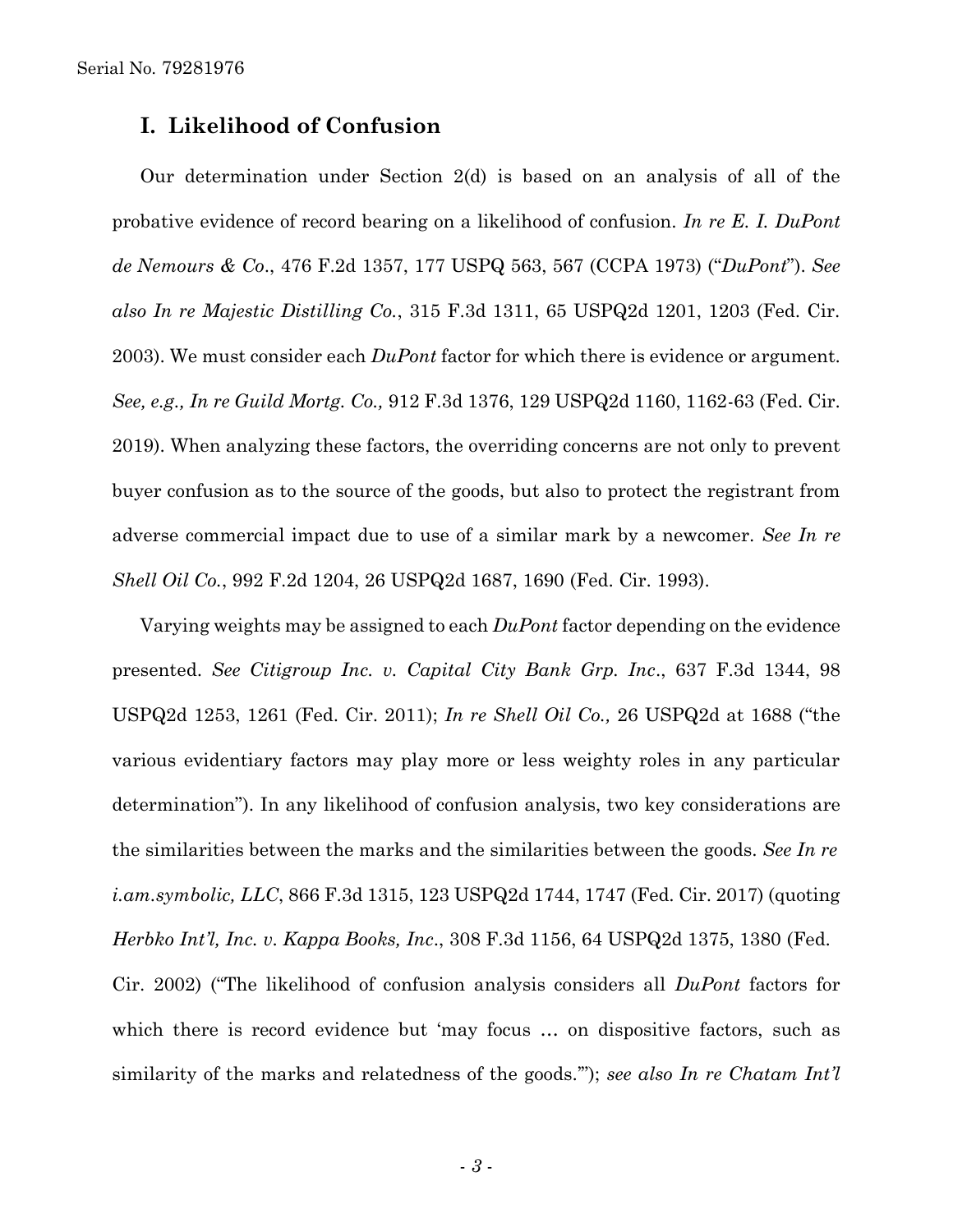*Inc.*, 380 F.3d 1340, 71 USPQ2d 1944, 1945-46 (Fed. Cir. 2004); *Federated Foods, Inc. v. Fort Howard Paper Co*., 544 F.2d 1098, 192 USPQ 24, 29 (CCPA 1976) ("The fundamental inquiry mandated by  $\S$  2(d) goes to the cumulative effect of differences in the essential characteristics of the goods and differences in the marks."). These factors, and others, are discussed below.

## **A. The Goods and Established, Likely-to-Continue Channels of Trade and Classes of Consumers**

We commence by comparing the goods as they are identified in the involved application and cited registration, the second *DuPont* factor. *See In re Detroit Athletic Co.*, 903 F.3d 1297, 128 USPQ2d 1047, 1050 (Fed. Cir. 2018); *Stone Lion Capital Partners, LP v. Lion Capital LLP,* 746 F.3d 1317, 110 USPQ2d 1157, 1161 (Fed. Cir. 2014); *Octocom Sys., Inc. v. Hous. Comput. Servs. Inc.*, 918 F.2d 937, 16 USPQ2d 1783, 1787 (Fed. Cir. 1990) and *Hewlett-Packard Co. v. Packard Press Inc.*, 281 F.3d 1261, 62 USPQ2d 1001 (Fed. Cir. 2002).

As noted above, Registrant's International Class 7 goods are identified simply as "packaging machines." The application includes, among other goods, "[p]ackaging machines for foodstuffs." With regard to this language, Applicant argues that,

> [o]n the basis of the identification of goods of the parties, Wepackit Machinery's "packaging machines" is a broad catch-all that can refer to any packaging machines that are wholly unrelated to the Applicant's packaging machines for foodstuffs, as well as its robots for food packaging, machines for separating and isolating packaged foodstuffs, and machines for labeling and lettering food packaging. …Here, Wepackit Machinery's registration includes broad language in the identification as to packaging machines. However, upon examination, the language used in the cited registration is not so broad as to encompass all of the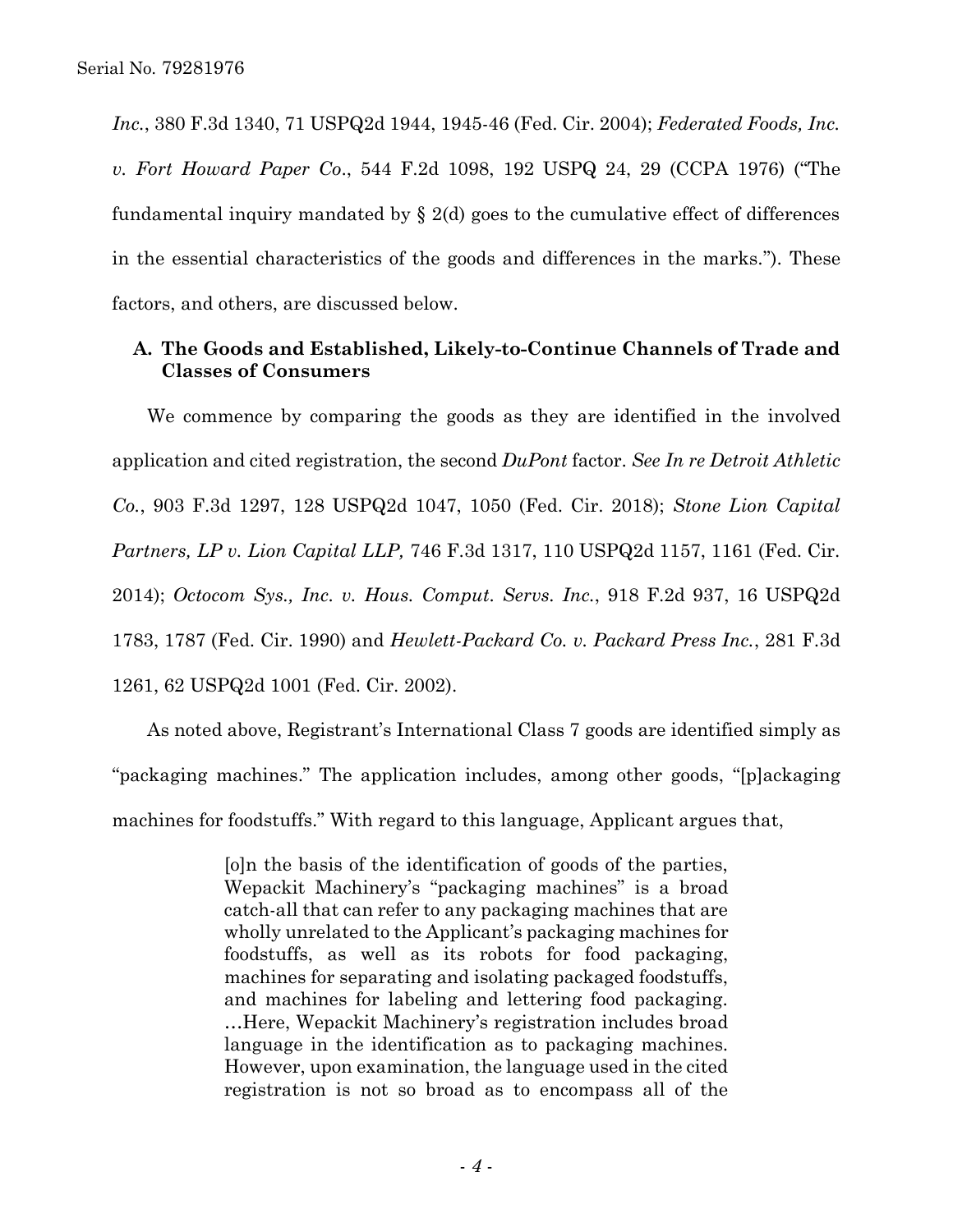products identified in the Applicant's description of goods or any reasonably related goods or services.<sup>4</sup>

Applicant's arguments miss the point. Insofar as Registrant's "packaging machines" are unrestricted as to type, we must assume that the identification encompasses all kinds of packaging machines, including Applicant's specialized packaging machines for foodstuffs. *See, e.g., In re Hughes Furniture Indus., Inc.*, 114 USPQ2d 1134, 1137 (TTAB 2015) ("Applicant's broadly worded identification of 'furniture' necessarily encompasses Registrant's narrowly identified 'residential and commercial furniture.'"). As such, the goods are legally identical in part. Moreover, it is well-established that likelihood of confusion must be found as to the entire class if there is likely confusion with respect to any good that comes within the identification in that class. *See Tuxedo Monopoly Inc. v. Gen. Mills Fun Grp*., 648 F.2d 1335, 209 USPQ 986, 988 (CCPA 1981) (likelihood of confusion must be found as to the entire class if there is likely to be confusion with respect to any item that comes within the identification of goods or services in that class).

This brings us to the third *DuPont* factor, the established, likely-to-continue channels of trade and classes of consumers. Because the goods are legally identical in part, we must presume that those particular goods travel in the same ordinary trade and distribution channels and will be marketed to the same potential consumers seeking packaging machinery for foodstuffs. *See In re Viterra Inc.,* 671 F.3d 1358, 101 USPQ2d 1905, 1908 (Fed. Cir. 2012) (even though there was no evidence regarding

l

<sup>4</sup> Applicant's Brief, p. 5; 7 TTABVUE 6.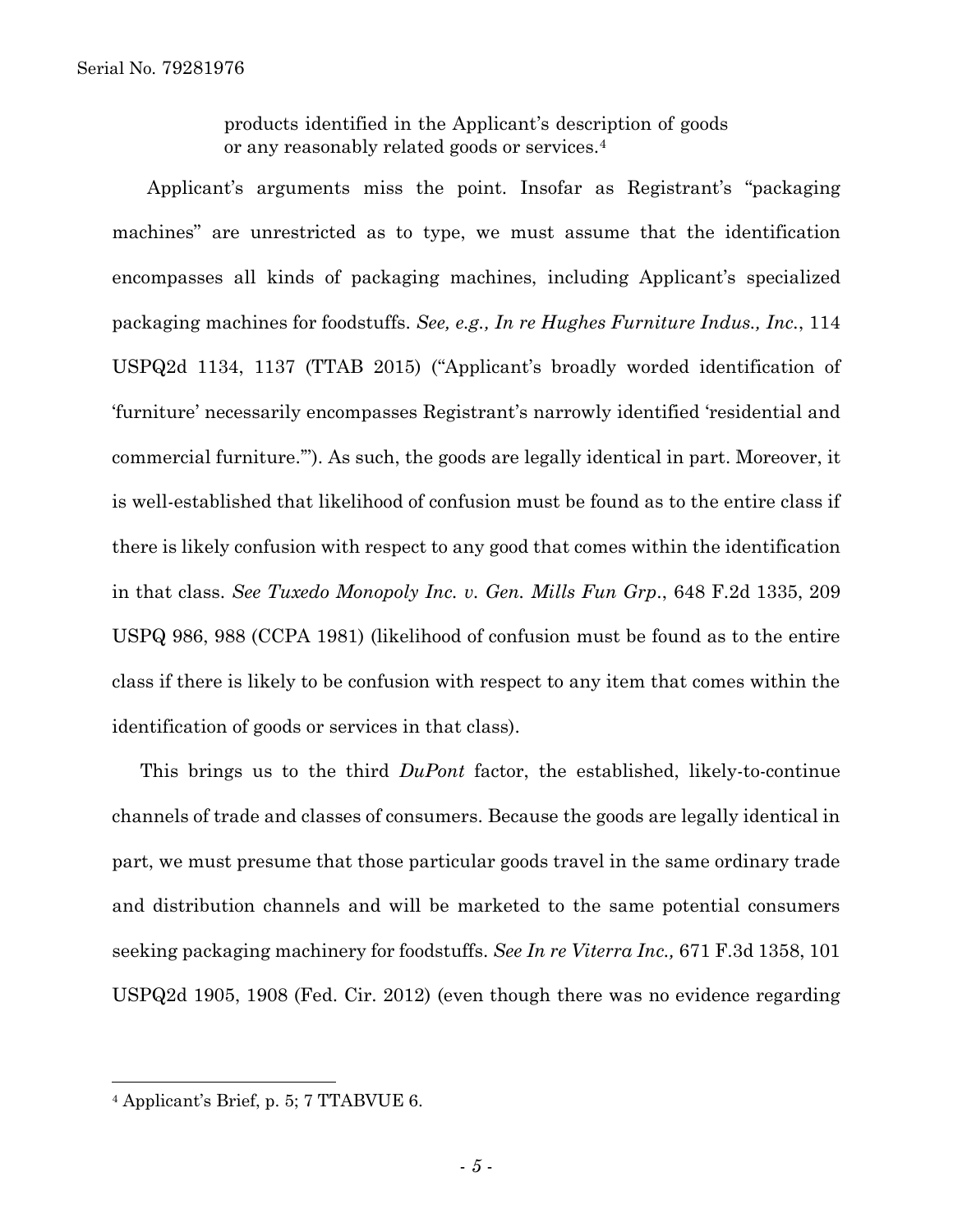channels of trade and classes of consumers, the Board was entitled to rely on this legal presumption in determining likelihood of confusion); *In re Yawata Iron & Steel Co.*, 403 F.2d 752, 159 USPQ 721, 723 (CCPA 1968) (where there are legally identical goods, the channels of trade and classes of purchasers are considered to be the same); *Am. Lebanese Syrian Associated Charities Inc. v. Child Health Research Inst.,* 101 USPQ2d 1022, 1028 (TTAB 2011). Similarly, insofar as Registrant's identification does not contain limitations regarding intended users of its respective goods, we cannot narrow the class of the intended purchasers to exclude those seeking packaging machines for foodstuffs. *See, e.g., Detroit Athletic Co.*, 128 USPQ2d at 1052 ("the registration does not set forth any restrictions on use and therefore cannot be narrowed by testimony that the applicant's use is, in fact, restricted to a particular class of purchasers") (citation omitted).

In view of the foregoing, the second and third *DuPont* factors weigh heavily in favor of finding a likelihood of confusion.

#### **B. The Marks**

We now direct our attention to the first *DuPont* factor, an analysis of the similarity or dissimilarity of the marks in their entireties as to appearance, sound, connotation and commercial impression. *Palm Bay Imps., Inc. v. Veuve Clicquot Ponsardin Maison Fondee En 1772,* 396 F.3d 1369, 73 USPQ2d 1689, 1692 (Fed. Cir. 2005) (citing *DuPont*, 177 USPQ at 567). "Similarity in any one of these elements may be sufficient to find the marks confusingly similar." *In re Inn at St. John's, LLC*, 126 USPQ2d 1742, 1746 (TTAB 2018), *aff'd per curiam*, 777 F. App'x 516 (Fed. Cir. 2019);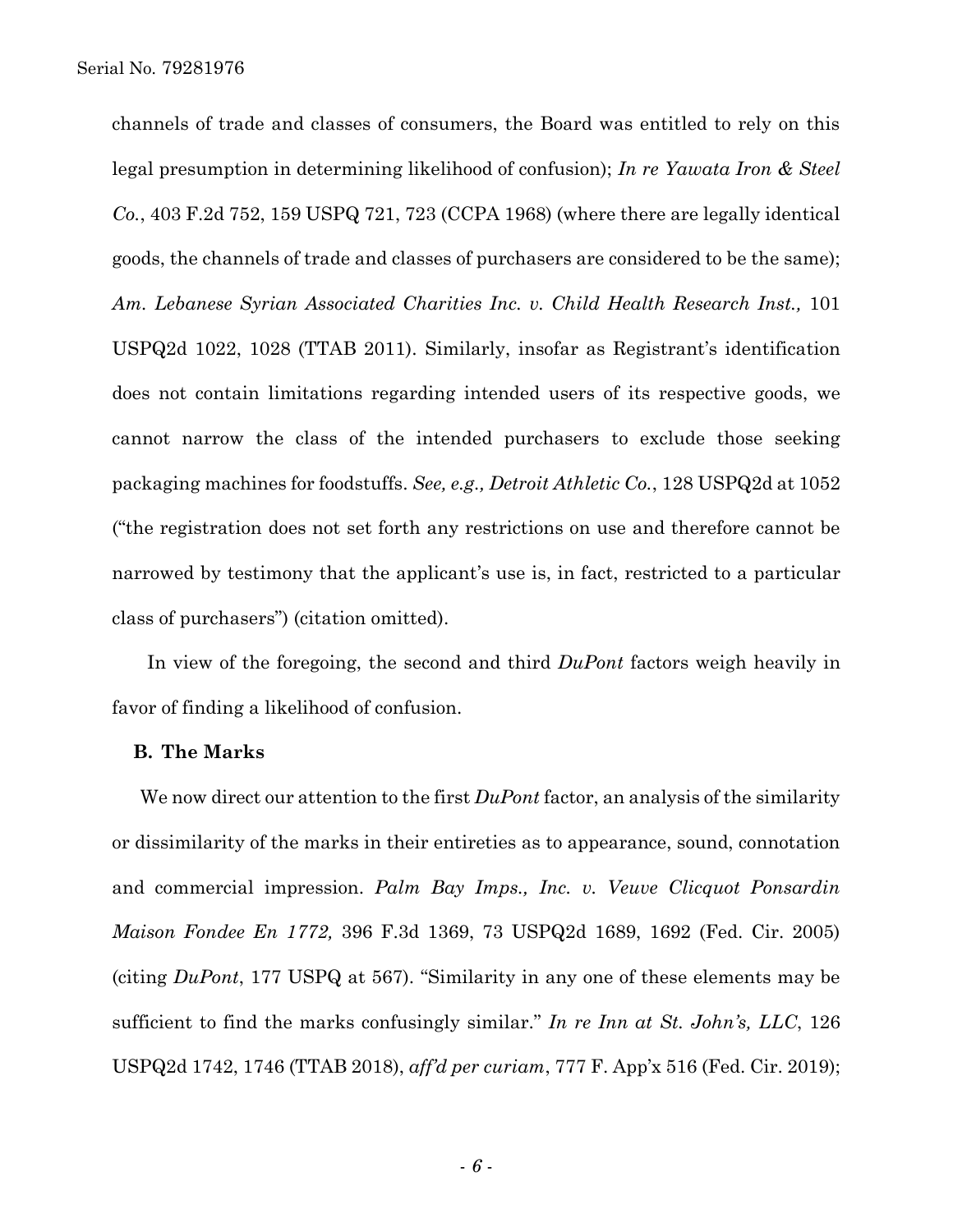(citing *In re Davia*, 110 USPQ2d 1810, 1812 (TTAB 2014)). *Accord Krim-Ko Corp. v. Coca-Cola Bottling Co*., 390 F.2d 728 , 156 USPQ 523, 526 (CCPA 1968) ("It is sufficient if the similarity in either form, spelling or sound alone is likely to cause confusion.") (citation omitted).

"The proper test is not a side-by-side comparison of the marks, but instead 'whether the marks are sufficiently similar in terms of their commercial impression' such that persons who encounter the marks would be likely to assume a connection between the parties." *Coach Servs., Inc. v. Triumph Learning LLC*, 668 F.3d 1356, 101 USPQ2d 1713, 1721 (Fed. Cir. 2012). Our analysis cannot be predicated on dissecting the marks into their various components; that is, the decision must be based on the entire marks, not just part of the marks. *In re Nat'l Data Corp.,* 753 F.2d 1056, 224 USPQ 749, 751 (Fed. Cir. 1985). *See also Franklin Mint Corp. v. Master Mfg. Co.,* 667 F.2d 1005, 212 USPQ 233, 234 (CCPA 1981) ("It is axiomatic that a mark should not be dissected and considered piecemeal; rather, it must be considered as a whole in determining likelihood of confusion."). Where, as here, the goods are identical in part, less similarity between the marks is needed for us to find a likelihood of confusion. *Coach Servs.,* 101 USPQ2d at 1721; *Century 21 Real Estate Corp. v. Century Life of Am.*, 970 F.2d 874, 23 USPQ2d 1698, 1700 (Fed. Cir. 1992) ("When marks would appear on virtually identical goods or services, the degree of similarity necessary to support a conclusion of likely confusion declines.").

Applicant acknowledges that both marks contain the phrase "we pack" but argues that the similarities stop there. Applicant urges the Board to find that the marks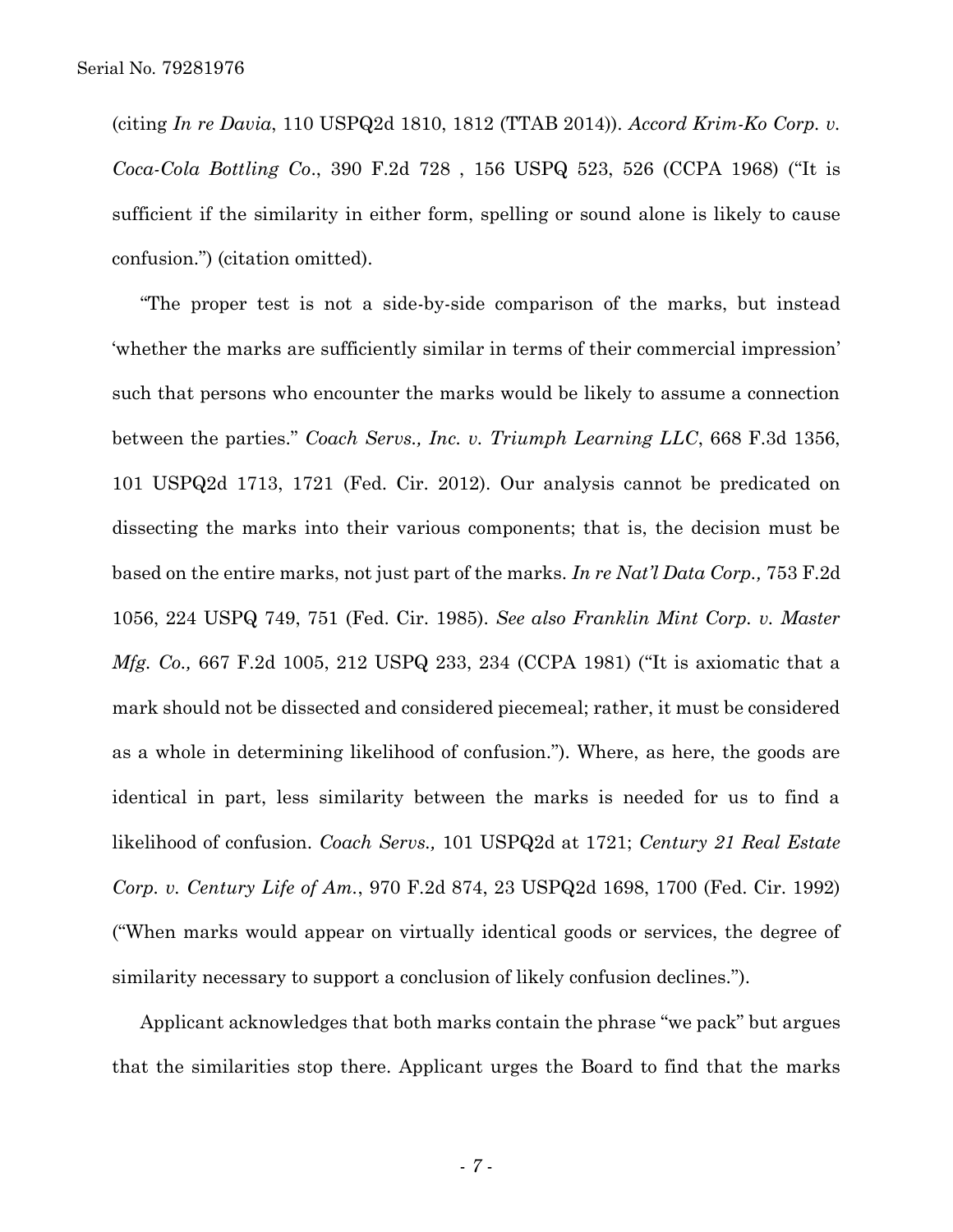differ not only visually and aurally but also in meaning and commercial impression due to the addition to its mark of the initial term WEBER, an abbreviated version of Applicant's corporate name. In terms of appearance and sound, Applicant points out that its mark is comprised of two words with eleven letters in total, whereas the cited mark is limited to one term with eight letters. To support the argument that consumers will perceive this first term as a recognizable trade name, Applicant made of record two of its prior registrations for the mark WEBER.<sup>5</sup> Applicant also points to the display of WEBER WEPACK on its website with WEBER depicted in bold white letters outlined in blue in a stylized font.<sup>6</sup> With regard to connotation and commercial impression, Applicant takes the position that the "we" component of its mark creates a double entendre because it is a play on the pronoun "we" as well as the Weber trade name.

Applicant's arguments with regard to the actual depiction of its mark are misplaced. In an ex parte appeal, our analysis is based on the marks as depicted in the application and cited registration without regard to how the marks appear in actual use. *See also In re Aquitaine Wine USA, LLC*, [126 USPQ2d 1181, 1186](https://www.bloomberglaw.com/product/ip/document/1?citation=126%20USPQ2d%201181&summary=yes#jcite) (TTAB 2018) ("[W]e do not consider how Applicant and Registrant actually use their marks in the marketplace, but rather how they appear in the registration and the application. We must compare the marks as they appear in the drawings, and not on

l

<sup>5</sup> October 19, 2020 Response to Office Action, Exhibit A (Registration Nos. 3011409 and 5547763), pp. 10-20. Applicant also made of record its application Serial No. 79276427 for the mark WEBER GUARDIAN. *Id*. at Exhibit B.

<sup>6</sup> *Id.* at Exhibit C, p. 27.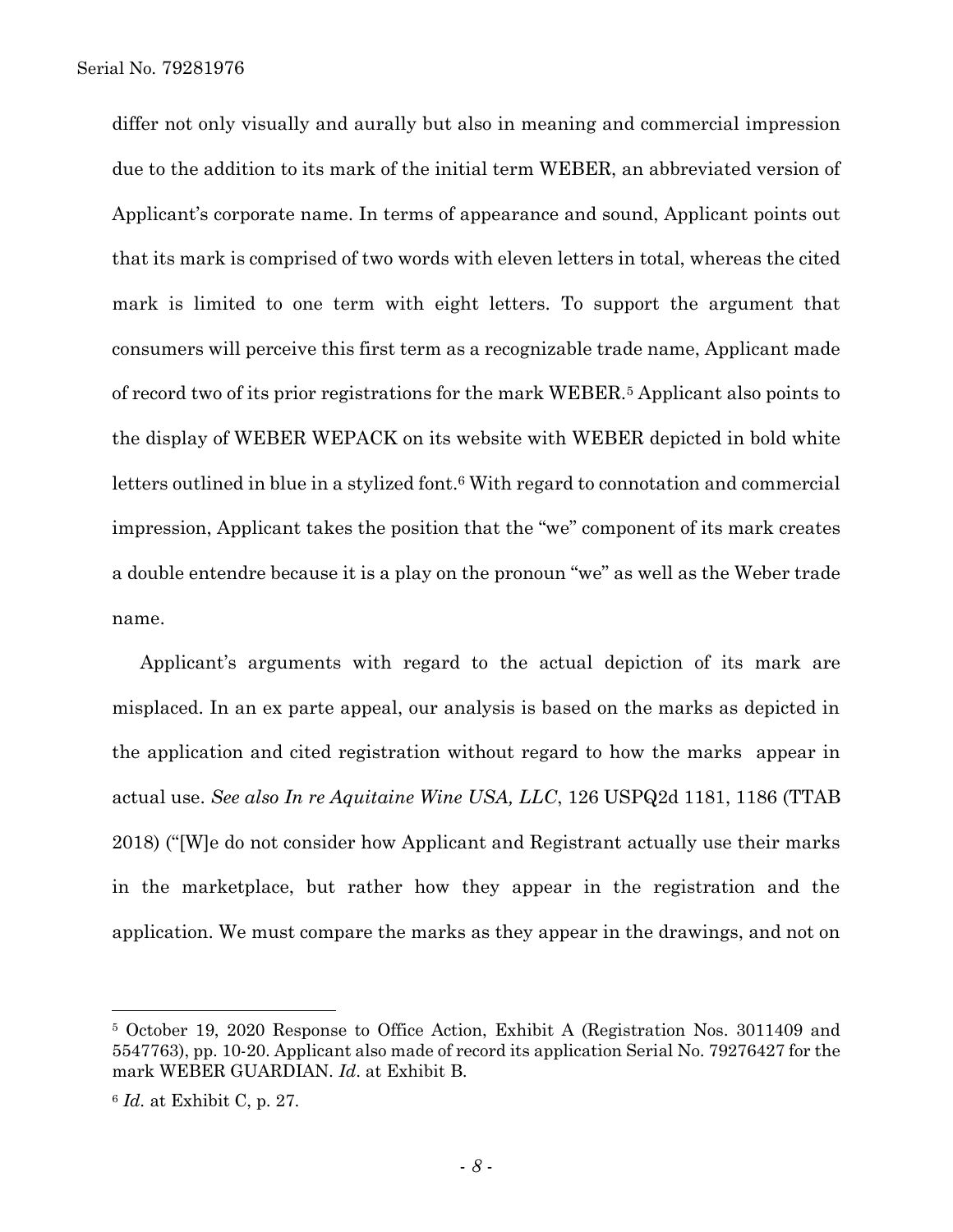any labels that may have additional wording or information."). Thus, our comparison involves a determination of whether Applicant's mark as it appears on the drawing page is similar in appearance, sound, connotation and commercial impression to the cited mark as it appears on the cited registration's drawing page, and nothing more.

Furthermore, we disagree with Applicant's assessment that the marks can be distinguished visually and phonetically on the basis that the applied-for mark consists of two terms whereas the cited mark consists of a single term. WEPACK as it appears in Applicant's mark and WEPACKIT in Registrant's mark are each compound word mark components, i.e. a mark or component comprised of two or more distinct words (or words and syllables) that are represented as one word (e.g., BOOKCHOICE, PROSHOT, MAXIMACHINE, and PULSAIR). *See* TRADEMARK MANUAL OF EXAMINING PROCEDURE ("TMEP") § 1213.05(a) (July 2021). While there is no correct pronunciation of a mark, consumers are likely to pronounce these components as "we pack" and "we pack it." Contrary to Applicant's contention, consumers do not focus on minutia but rather overall impressions*. See In re John Scarne Games, Inc*., 120 USPQ 315, 315-16 (TTAB 1959) ("Purchasers of game boards do not engage in trademark syllable counting — they are governed by general impressions made by appearance or sound, or both.").

With regard to determining the dominant element in each mark, we acknowledge our case law that consumers are generally more inclined to focus on the first word in a trademark. *See, e.g., Palm Bay,* 73 USPQ2d at 1692 (finding similarity between VEUVE ROYALE and two VEUVE CLICQUOT marks in part because "VEUVE . . .

- *9* -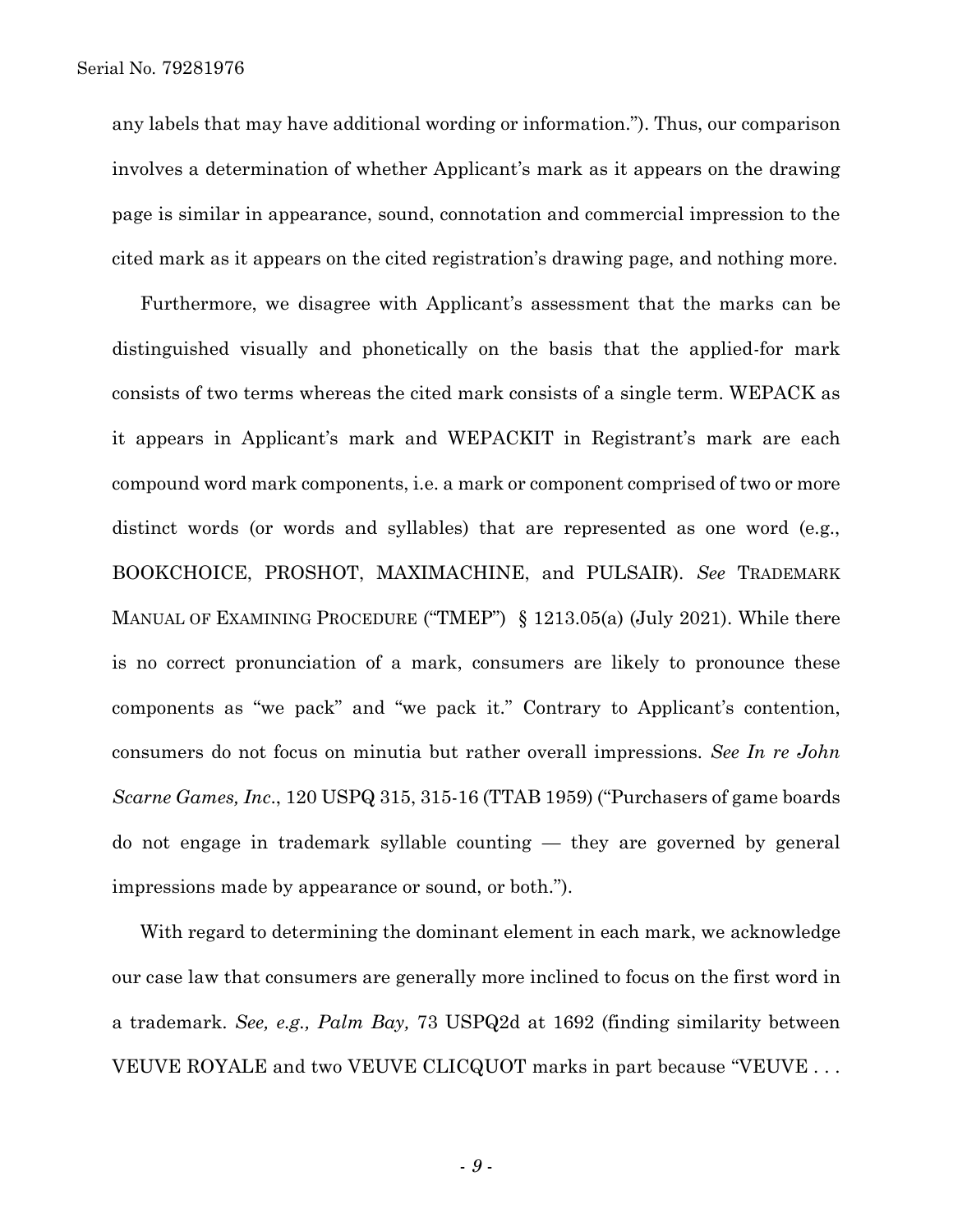remains a 'prominent feature' as the first word in the mark and the first word to appear on the label"). This principle, however, is merely a guide. "[T]he presence of an additional term in the mark does not necessarily eliminate the likelihood of confusion if some terms are identical." *In re Mighty Leaf Tea*, 601 F.3d, 1342, 94 USPQ2d 1257, 1260 (Fed. Cir. 2010). Consumers familiar with the registered mark WEPACKIT are likely to perceive Applicant's mark WEBER WEPACK as a variant mark denoting a product line extension. *See, e.g., Schieffelin & Co. v. Molson Cos., Ltd.,* 9 USPQ2d 2069, 2073 (TTAB 1989) ("Those consumers who do recognize the differences in the marks may believe that applicant's mark is a variation of opposer's mark that opposer has adopted for use on a different product."); *In re Toshiba Med. Sys. Corp.*, 91 USPQ2d at 1271 (VANTAGE TITAN "more likely to be considered another product from the previously anonymous source of TITAN medical diagnostic apparatus, namely, medical ultrasound devices"). This is because the marks share a similar meaning and commercial impression. The phrase "we pack" conveys anthropomorphic attributes to both Applicant's and Registrant's packaging machinery. Thus, the addition of the preposition "it" to the cited mark does not create a significantly different overall connotation and impression than Applicant's mark. Consumers are unlikely to perceive the WEBER component of Applicant's mark as a play on the trade name WEBER since "we" combined with the suffix "-ber" is nonsensical and has no known meaning. *See* TMEP § 1213.05(c) ("A 'double entendre' is a word or expression capable of more than one interpretation. For trademark purposes, a 'double entendre' is an expression that has a double connotation or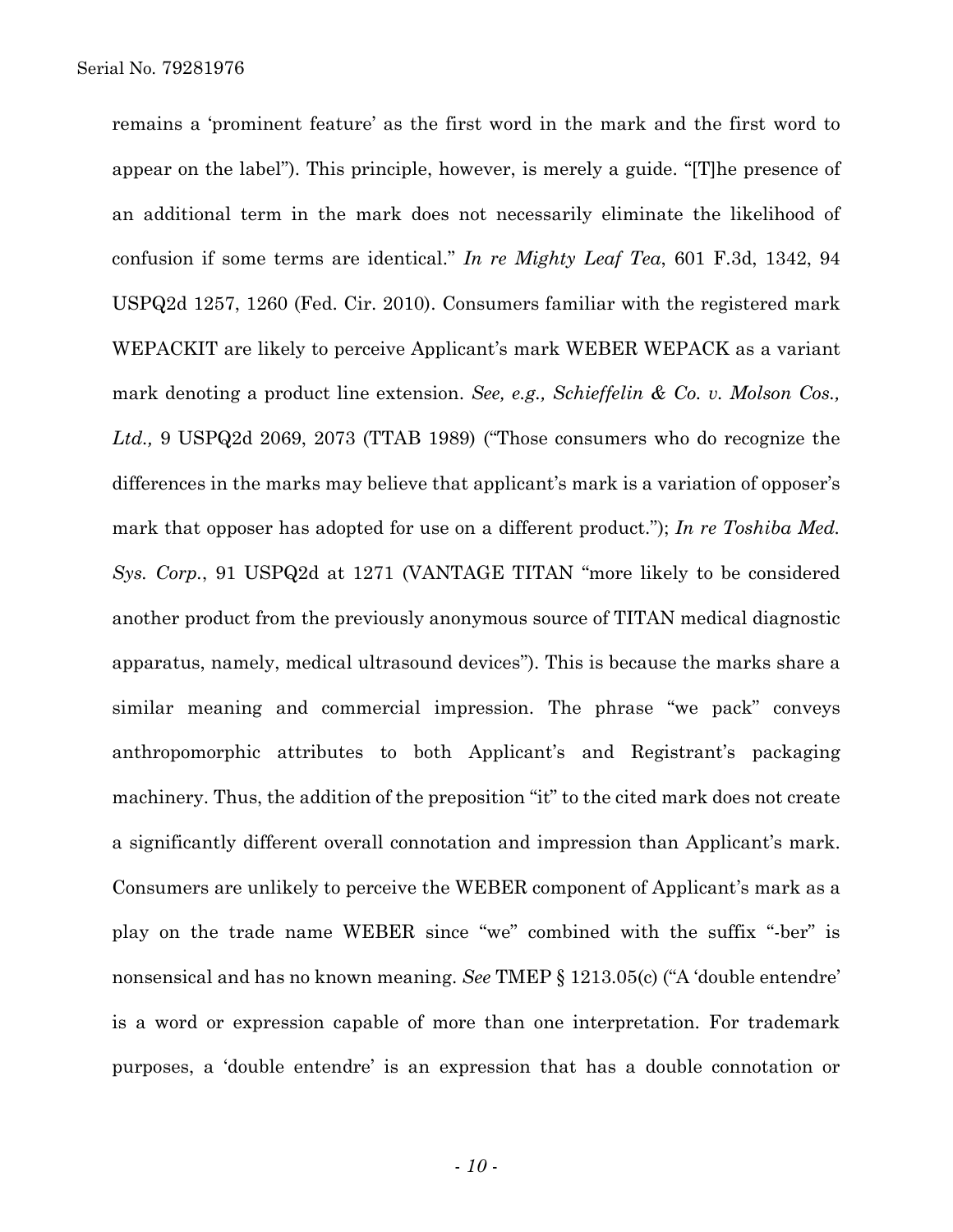significance as applied to the goods or services.").

In sum, we acknowledge the fundamental rule that the marks must be considered in their entireties and not dissected. *See Jack Wolfskin Ausrustung Fur Draussen GmbH & Co. KGAA v. New Millennium Sports, S.L.U*., 797 F.3d 1363, 116 USPQ2d 1129, 1134 (Fed. Cir. 2015); *Massey Junior Coll., Inc. v. Fashion Inst. of Tech*., 492 F.2d 1399, 181 USPQ 272, 273-74 (CCPA 1974). It is likely that consumers, when encountering Registrant's mark, will focus on the dominant literal portion, namely the phrase WEPACK, just as they would focus on the WEPACK portion in Applicant's mark. The emphasis must be on the recollection of the average purchaser who normally retains a general, rather than specific, impression of trademarks. *In re Cynosure, Inc.*, 90 USPQ2d 1644, 1645 (TTAB 2009) (citing *Sealed Air Corp. v. Scott Paper Co.*, 190 USPQ 106, 108 (TTAB 1975)). Thus, when comparing the marks overall, they are similar in sound, meaning, connotation and overall commercial impression. The similarity of the marks also weighs in favor of finding a likelihood of confusion.

### **C. Conditions of Sale**

We turn now to the conditions under which the goods are likely to be purchased, *e.g.*, whether on impulse or after careful consideration, as well as the degree, if any, of sophistication of the consumers, the fourth *DuPont* factor. Purchaser sophistication or degree of care may tend to minimize likelihood of confusion. Conversely, impulse purchases of inexpensive items may tend to have the opposite effect. *Palm Bay*, 73 USPQ2d at 1695.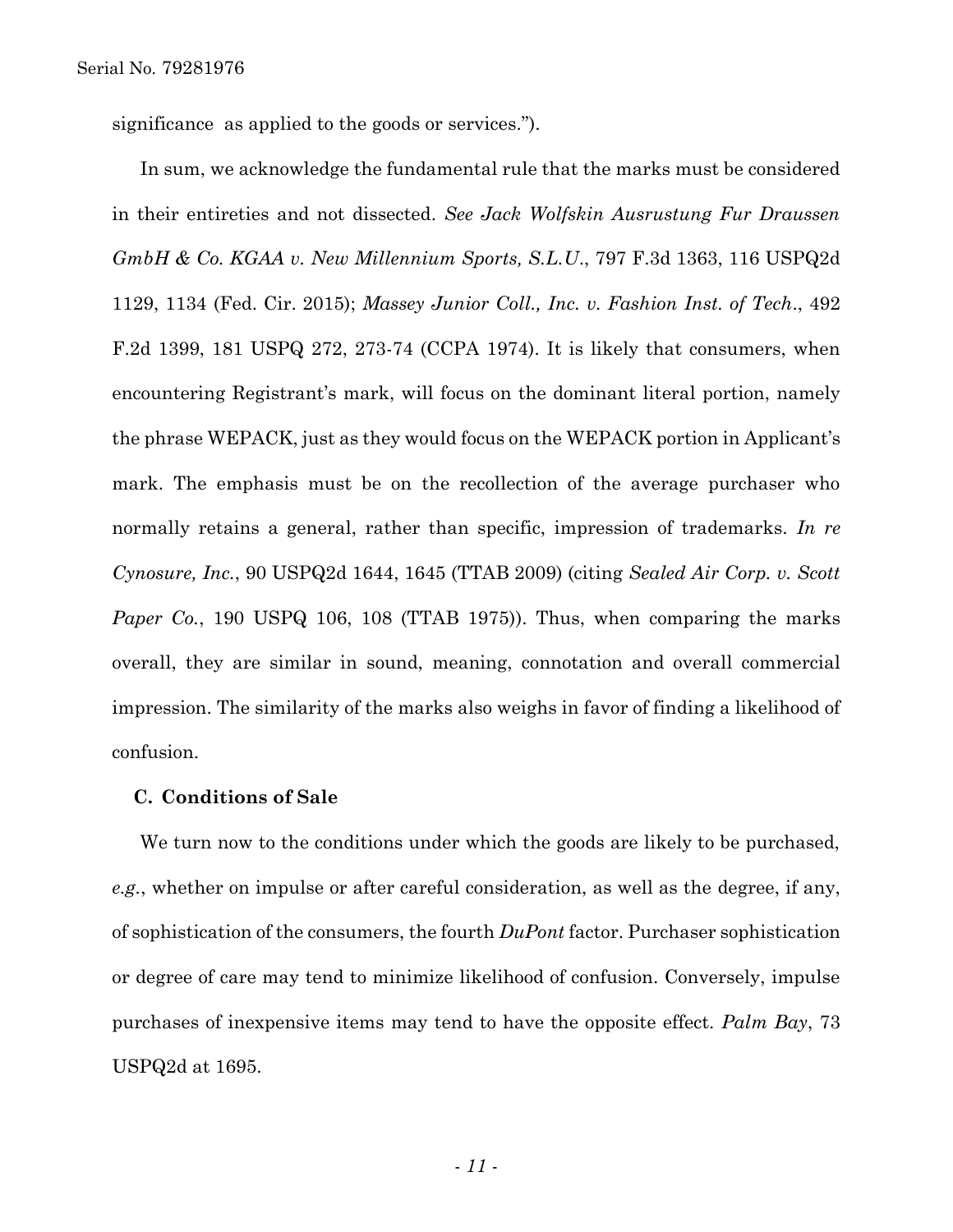The record shows that a packaging machine for foodstuffs is a highly specialized, expensive piece of industrial equipment not offered for sale to the general public. For example, the Berkel 350-STD Food Packaging Machine offered by KitchenRestock retails for \$7709.25.<sup>7</sup> An excerpt from Bush Machinery's website explains that "the types of food packaging machines are as varied as the products you will see in grocery stores. … Piston filling machines are great for filling thick products with particulates – hot or cold – into bottles, jars, or pouches.<sup>8</sup> WeighPack touts its provision of a "wide variety of bulk and food processing machines… providing our customers a wide selection of products based on available foot print, package style, budget and production requirements.<sup>9</sup> Thus, packaging machines for foodstuffs are sold in a niche industry to industrial buyers with expertise in the field. Accordingly, this factor weighs against finding a likelihood of confusion.

### **II.Balancing the** *DuPont* **Factors - Conclusion**

We have carefully considered all of the evidence made of record, as well as all of the arguments related thereto. The fourth *DuPont* factor does not favor a likelihood of confusion because the goods are relatively expensive and the relevant consumers have specialized knowledge and expertise, and will make careful purchasing decisions. Nonetheless, the first, second and third factors each weigh in favor of finding a likelihood of confusion. While there are instances where a single *DuPont*

l

<sup>7</sup> October 19, 2020 Response to Office Action, p. 44.

<sup>8</sup> September 7, 2021 Denial of Request for Reconsideration, p. 2.

<sup>9</sup> *Id*. at 5.